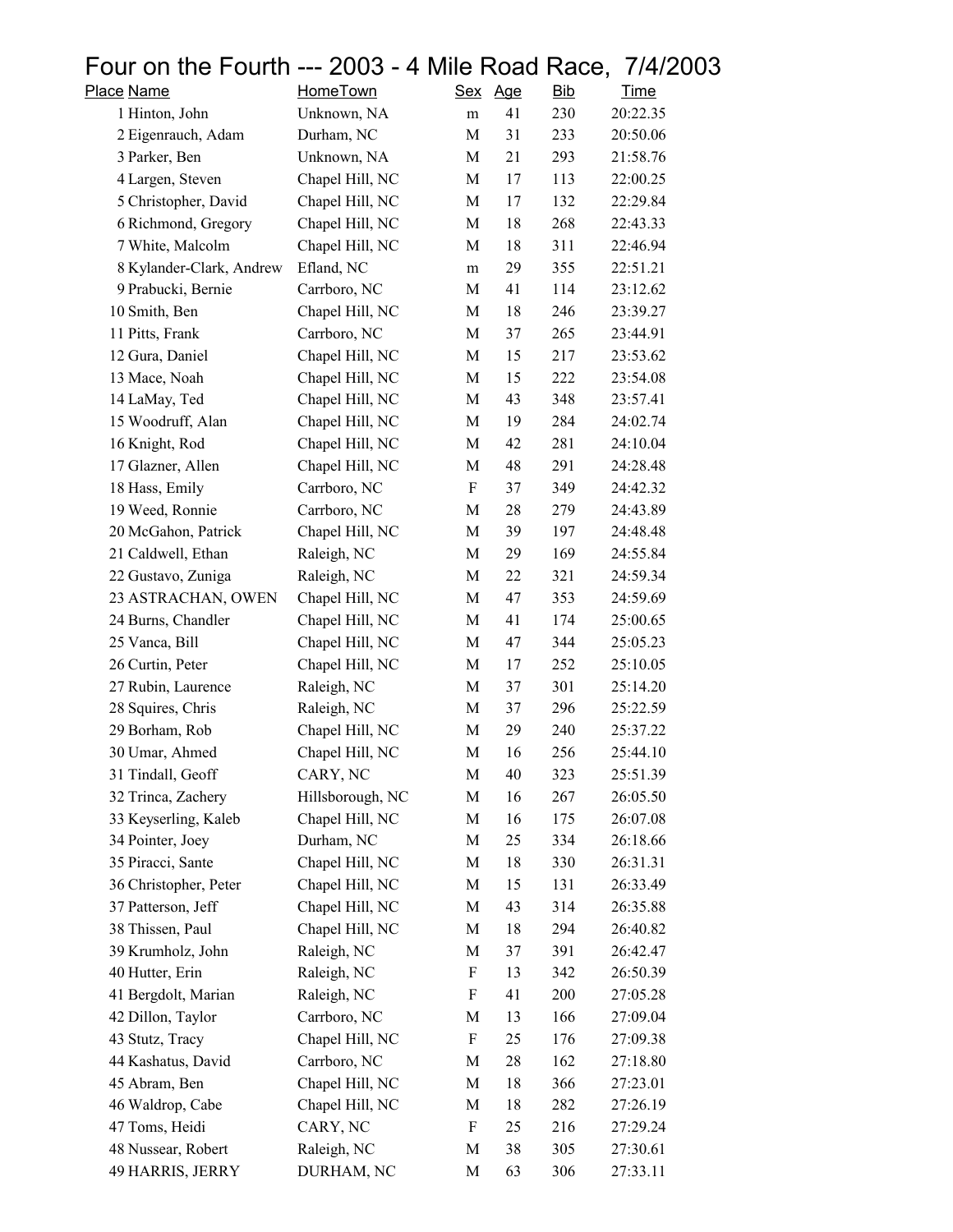| 50 Bailey, Phillip                     | Raleigh, NC       | M                         | 50 | 308 | 27:57.19 |
|----------------------------------------|-------------------|---------------------------|----|-----|----------|
| 51 Kuzmiak, Cherie                     | Chapel Hill, NC   | $\boldsymbol{\mathrm{F}}$ | 35 | 295 | 28:01.78 |
| 52 Hutter, Paul                        | Raleigh, NC       | M                         | 48 | 340 | 28:06.78 |
| 53 Lackey, Steve                       | Chapel Hill, NC   | M                         | 33 | 363 | 28:07.76 |
| 54 Frick, Anna                         | Chapel Hill, NC   | $\boldsymbol{\mathrm{F}}$ | 26 | 238 | 28:17.44 |
| 55 Rouse, Tony                         | West End, NC      | M                         | 38 | 347 | 28:17.96 |
| 56 Retsch-Bogart, George               | Chapel Hill, NC   | M                         | 50 | 193 | 28:19.00 |
| 57 Couper, Rietta                      | Chapel Hill, NC   | $\boldsymbol{\mathrm{F}}$ | 44 | 134 | 28:19.69 |
| 58 Baxter, Robin                       | Raleigh, NC       | $\boldsymbol{\mathrm{F}}$ | 41 | 203 | 28:21.27 |
| 59 Schimmelfing, Leon                  | Chapel Hill, NC   | M                         | 50 | 297 | 28:22.90 |
| 60 Morgan, Jack                        | Chapel Hill, NC   | M                         | 41 | 345 | 28:23.80 |
| 61 Sally, Mitch                        | Carrboro, NC      | M                         | 30 | 199 | 28:24.27 |
| 62 Eldred, Ed                          | Carrboro, NC      | M                         | 30 | 214 | 28:24.97 |
| 63 DiGregorio, Giampaolo               | Carrboro, NC      | M                         | 30 | 115 | 28:31.89 |
| 64 Mayfield, Thomas                    | Unknown, NA       | M                         | 19 | 249 | 28:36.52 |
| 65 Huegerich, Jim                      | Chapel Hill, NC   | M                         | 54 | 287 | 28:43.13 |
| 66 Justus, Elizabeth                   | Carrboro, NC      | $\boldsymbol{\mathrm{F}}$ | 25 | 374 | 28:45.51 |
| 67 McIver, Thomas                      | Hillsborough, NC  | M                         | 14 | 326 | 28:47.52 |
| 68 Martinez, Jose                      | Fuquay-Varina, NC | m                         | 29 | 351 | 28:48.67 |
| 69 Jolles, Erik                        | Durham, NC        | m                         | 33 | 302 | 28:50.20 |
| 70 Swain, Kevin                        | Hillsborough, NC  | M                         | 28 | 312 | 28:54.54 |
| 71 Marcus, Lisa                        | RALEIGH, NC       | $\boldsymbol{\mathrm{F}}$ | 34 | 300 | 28:55.36 |
| 72 Schiefer, Elizabeth                 | Chapel Hill, NC   | F                         | 19 | 224 | 28:59.33 |
| 73 Kerr, Christopher                   | Hillsborough, NC  | M                         | 16 | 266 | 29:01.19 |
| 74 Brown, Les                          | Efland, NC        | M                         | 52 | 304 | 29:04.22 |
| 75 Frisk, Gunnar                       | Chapel Hill, NC   | M                         | 50 | 261 | 29:05.55 |
| 76 Bukowski, Timothy                   | Chapel Hill, NC   | M                         | 42 | 209 | 29:07.94 |
| 77 Herman-Giddens, Greg                | Chapel Hill, NC   | M                         | 41 | 375 | 29:08.29 |
| 78 Janvier-Derilus, Natacha            | Durham, NC        | F                         | 27 | 151 | 29:08.68 |
| 79 Brown, Levin                        | Baton Rouge, LA   | m                         | 22 | 303 | 29:09.24 |
| 80 Wilks, Bruce                        | Unknown, NA       | M                         | 51 | 346 | 29:10.07 |
| 81 Sunkel, Sean                        | Chapel Hill, NC   | M                         | 44 | 185 | 29:19.54 |
| 82 Huegerich, Reed                     | Chapel Hill, NC   | M                         | 20 | 290 | 29:23.30 |
| 83 Martin, Jim                         | Chapel Hill, NC   | M                         | 31 | 164 | 29:26.23 |
| 84 Keck, Frazier                       | Unknown, NA       | M                         | 42 | 381 | 29:29.35 |
| 85 Piracci, Michael                    | Chapel Hill, NC   | M                         | 45 | 328 | 29:41.15 |
| 86 Morelli, Dominic                    | Chapel Hill, NC   | M                         | 46 | 263 | 29:45.00 |
| 87 Oliver, Greg                        | Raleigh, NC       | M                         | 47 | 368 | 29:58.15 |
| 88 Bloom, Kerry                        | Chapel Hill, NC   | M                         | 49 | 195 | 29:58.56 |
| 89 Ivins, Sally                        | Carrboro, NC      | F                         | 47 | 189 | 30:00.37 |
| 90 Grob-Fitzgibbon, BenjamirDurham, NC |                   | M                         | 23 | 129 | 30:04.69 |
| 91 Pedersen, Emily                     | Unknown, NA       | F                         | 24 | 228 | 30:06.72 |
| 92 Soehner, Willie                     | Chapel Hill, NC   | M                         | 14 | 325 | 30:15.97 |
| 93 Forbes, Shawn                       | Durham, NC        | F                         | 36 | 163 | 30:19.83 |
| 94 Roth, John                          | Durham, NC        | M                         | 45 | 168 | 30:20.14 |
| 95 Mace, Spencer                       | Chapel Hill, NC   | M                         | 56 | 360 | 30:21.31 |
| 96 Bynum, R.L.                         | Hillsborough, NC  | M                         | 43 | 138 | 30:22.88 |
| 97 Davis, Mark                         | Chapel Hill, NC   | M                         | 41 | 108 | 30:25.42 |
| 98 Godwin, Kelly                       | Chapel Hill, NC   | F                         | 27 | 137 | 30:29.51 |
| 99 Engel, Jonathan                     | Chapel Hill, NC   | M                         | 44 | 232 | 30:34.16 |
|                                        |                   |                           |    |     |          |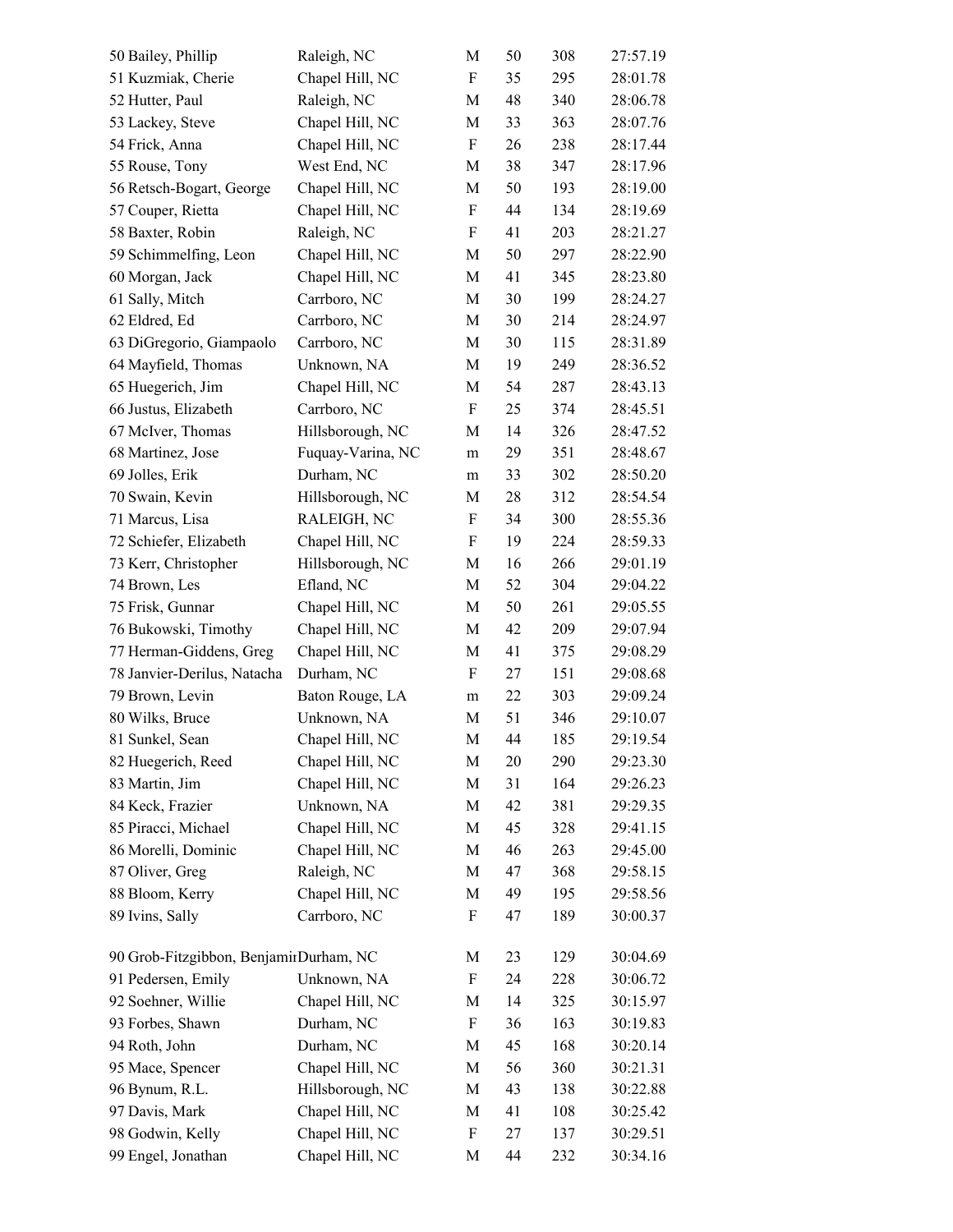| 100 Kennedy, Michael    | Carrboro, NC      | M                         | 47 | 250 | 30:35.01 |
|-------------------------|-------------------|---------------------------|----|-----|----------|
| 101 Bennett, Terri      | Unknown, NA       | $\boldsymbol{\mathrm{F}}$ | 41 | 247 | 30:36.67 |
| 102 Danneger, Bob       | Raleigh, NC       | M                         | 62 | 165 | 30:37.50 |
| 103 Crump, Carolyn      | Carrboro, NC      | $\boldsymbol{\mathrm{F}}$ | 47 | 188 | 30:41.92 |
| 104 Crowder, Chris      | Unknown, NA       | $\mathbf M$               | 36 | 388 | 30:47.26 |
| 105 Cheung, Natalie     | Chapel Hill, NC   | $\boldsymbol{\mathrm{F}}$ | 26 | 219 | 31:28.52 |
| 106 Dow, Phil           | Chapel Hill, NC   | M                         | 21 | 285 | 31:28.97 |
| 107 Marshall, Elizabeth | Raleigh, NC       | $\boldsymbol{\mathrm{F}}$ | 26 | 184 | 31:33.44 |
| 108 Blunk, John         | Chapel Hill, NC   | M                         | 46 | 172 | 31:35.11 |
| 109 DeLong, Rob         | Chapel Hill, NC   | M                         | 40 | 251 | 31:43.22 |
| 110 Wilson, Elisabeth   | Durham, NC        | $\boldsymbol{\mathrm{F}}$ | 24 | 128 | 31:44.21 |
| 111 Trump, Ryan         | Durham, NC        | M                         | 29 | 339 | 31:45.36 |
| 112 Clowers, Paula      | Raleigh, NC       | $\boldsymbol{\mathrm{F}}$ | 53 | 218 | 31:47.18 |
| 113 Catellier, Diane    | Chapel Hill, NC   | $\boldsymbol{\mathrm{F}}$ | 35 | 364 | 31:57.47 |
| 114 Bryar, Hope         | Chapel Hill, NC   | $\boldsymbol{\mathrm{F}}$ | 45 | 362 | 31:57.82 |
| 115 McCulloch, Scott    | Durham, NC        | M                         | 31 | 140 | 31:59.18 |
| 116 Dillon, Ben         | Raleigh, NC       | M                         | 53 | 210 | 32:01.84 |
| 117 Mars, Or            | Chapel Hill, NC   | M                         | 34 | 144 | 32:04.48 |
| 118 Fleming, Dan        | Silver Spring, MD | $\mathbf M$               | 47 | 149 | 32:05.53 |
| 119 Fleming, Jennifer   | Silver Spring, MD | F                         | 23 | 148 | 32:05.86 |
| 120 Behrns, Brittany    | Chapel Hill, NC   | $\boldsymbol{\mathrm{F}}$ | 17 | 276 | 32:09.09 |
| 121 Witcher, Kristina   | Chapel Hill, NC   | F                         | 12 | 106 | 32:09.99 |
| 122 Wichers, Lindsay    | Hillsborough, NC  | F                         | 27 | 223 | 32:11.62 |
| 123 Gallenstein, Joe    | Durham, NC        | M                         | 37 | 127 | 32:14.58 |
| 124 Patterson, Emily    | Chapel Hill, NC   | $\boldsymbol{\mathrm{F}}$ | 14 | 313 | 32:15.41 |
| 125 Brodish, Paul       | Chapel Hill, NC   | M                         | 39 | 126 | 32:17.51 |
| 126 Huegerich, Amanda   | Chapel Hill, NC   | F                         | 27 | 289 | 32:27.23 |
| 127 Kleinhammes, Alfred | Chapel Hill, NC   | M                         | 52 | 170 | 32:28.15 |
| 128 Willis, Bob         | Chapel Hill, NC   | M                         | 55 | 277 | 32:28.60 |
| 129 Waldrop, Julee      | Chapel Hill, NC   | F                         | 44 | 171 | 32:49.81 |
| 130 Kinyamu, Harriet    | Durham, NC        | ${\bf F}$                 | 47 | 205 | 32:52.01 |
| 131 Harris, Rich        | Chapel Hill, NC   | M                         | 29 | 280 | 32:53.30 |
| 132 Zuercher, William   | Durham, NC        | M                         | 32 | 335 | 32:54.46 |
| 133 Tucker, Bill        | Cary, NC          | M                         | 56 | 331 | 32:59.11 |
| 134 Reynolds, Heidi     | Durham, NC        | F                         | 32 | 337 | 33:01.64 |
| 135 SCHOONARD, JIM      | Pittsboro, NC     | M                         | 71 | 341 | 33:05.89 |
| 136 Murrell, Duncan     | Chapel Hill, NC   | M                         | 34 | 153 | 33:12.76 |
| 137 Cogswell, Patricia  | Carrboro, NC      | F                         | 42 | 194 | 33:21.32 |
| 138 Van Ark, Gwen       | Chapel Hill, NC   | F                         | 39 | 136 | 33:28.72 |
| 139 Van Ark, Jonathan   | Chapel Hill, NC   | M                         | 41 | 350 | 33:29.41 |
| 140 Edwards, Michael    | Chapel Hill, NC   | M                         | 41 | 395 | 33:41.66 |
| 141 Ficks, Phil         | Durham, NC        | M                         | 53 | 377 | 33:42.75 |
| 142 Christopher, Bob    | Chapel Hill, NC   | M                         | 53 | 133 | 33:43.95 |
| 143 Hopkins, John       | Carrboro, NC      | M                         | 30 | 124 | 33:50.01 |
| 144 Justus, Amanda      | Chapel Hill, NC   | F                         | 28 | 239 | 33:51.35 |
| 145 Herndon, Tom        | Chapel Hill, NC   | ${\rm m}$                 | 29 | 318 | 33:52.09 |
| 146 Keenan, Heather     | Carrboro, NC      | F                         | 42 | 190 | 33:55.32 |
| 147 Curtin, Michael     | Chapel Hill, NC   | M                         | 52 | 253 | 33:59.97 |
| 148 Lauterborn, Bob     | Chapel Hill, NC   | M                         | 67 | 273 | 34:08.44 |
| 149 Jones, Rodney       | Chapel Hill, NC   | M                         | 53 | 121 | 34:18.15 |
| 150 Shultz, Gary        | DURHAM, NC        | M                         | 64 | 173 | 34:22.06 |
|                         |                   |                           |    |     |          |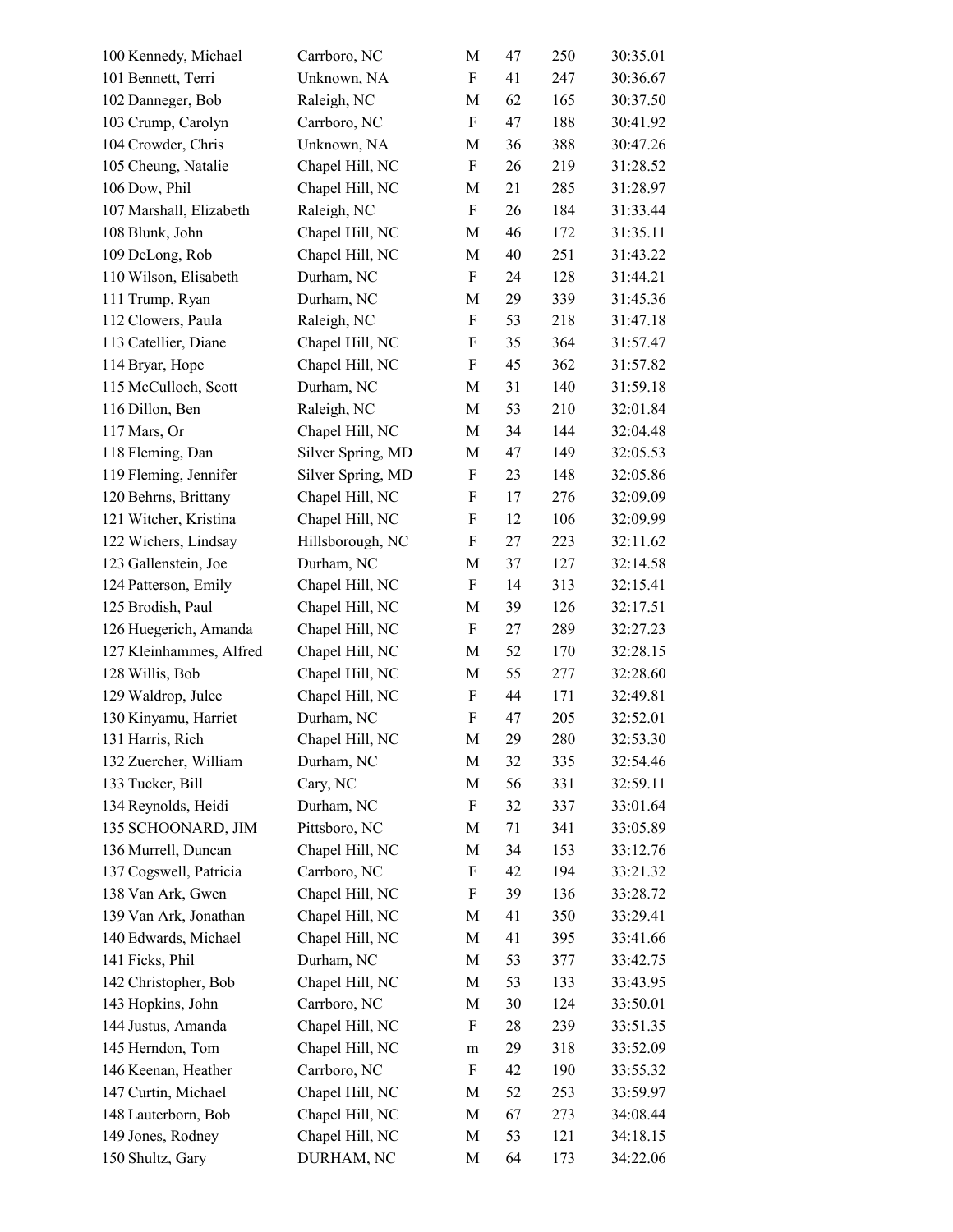| 151 Davis, Kathryn     | Chapel Hill, NC    | F                         | 29 | 382 | 34:23.24 |
|------------------------|--------------------|---------------------------|----|-----|----------|
| 152 Rose, Bill         | CARY, NC           | M                         | 40 | 394 | 34:24.06 |
| 153 Henderson, Karla   | Durham, NC         | F                         | 53 | 245 | 34:26.46 |
| 154 Keyserling, Thomas | Chapel Hill, NC    | M                         | 49 | 324 | 34:27.14 |
| 155 Shannon, Dan       | Chapel Hill, NC    | M                         | 50 | 385 | 34:34.69 |
| 156 Will, Roch         | Chapel Hill, NC    | M                         | 47 | 320 | 34:37.76 |
| 157 Farnsworth, Jenny  | Durham, NC         | F                         | 25 | 118 | 34:41.31 |
| 158 Tiani, Sarah       | Carrboro, NC       | $\boldsymbol{\mathrm{F}}$ | 29 | 119 | 34:43.00 |
| 159 Dessoye, Fran      | Plains, PA         | M                         | 54 | 150 | 34:48.10 |
| 160 Holsti, Ole        | Chapel Hill, NC    | M                         | 69 | 123 | 34:54.47 |
| 161 Berzofsky, Marcus  | Durham, NC         | M                         | 27 | 373 | 34:55.89 |
| 162 Schwartz, Pete     | Chapel Hill, NC    | M                         | 41 | 387 | 35:00.32 |
| 163 Powell, Larry      | Carrboro, NC       | M                         | 52 | 316 | 35:06.86 |
| 164 Martin, Jill       | Efland, NC         | $\mathbf f$               | 29 | 354 | 35:15.82 |
| 165 Kahn, Lawrence     | Durham, NC         | M                         | 32 | 309 | 35:20.32 |
| 166 Tibbs, Vicki       | Durham, NC         | F                         | 30 | 315 | 35:21.71 |
| 167 Johnson, Amber     | Raleigh, NC        | $\boldsymbol{\mathrm{F}}$ | 26 | 392 | 35:22.31 |
| 168 Bush, Peggy        | Chapel Hill, NC    | F                         | 47 | 105 | 35:26.31 |
| 169 Hessling, Peter    | Durham, NC         | M                         | 50 | 182 | 35:31.27 |
| 170 Akos, Pat          | Durham, NC         | M                         | 32 | 141 | 35:34.04 |
| 171 Swanstrom, Ron     | Chapel Hill, NC    | M                         | 52 | 357 | 35:35.05 |
| 172 McKnight, Patricia | Chapel Hill, NC    | F                         | 39 | 135 | 35:37.67 |
| 173 Anderson, Sheelagh | Chapel Hill, NC    | F                         | 56 | 234 | 35:43.62 |
| 174 Coombe, Kavita     | Chapel Hill, NC    | F                         | 26 | 358 | 35:44.07 |
| 175 Behrns, Patti      | Chapel Hill, NC    | F                         | 41 | 275 | 35:48.58 |
| 176 Chen, Qi           | DURHAM, NC         | M                         | 31 | 213 | 35:57.05 |
| 177 Frisk, Nicholas    | Chapel Hill, NC    | M                         | 13 | 260 | 36:01.72 |
| 178 Flynn, Jeanne      | Chapel Hill, NC    | F                         | 43 | 198 | 36:02.12 |
| 179 Gillespie, Roxanne | Chapel Hill, NC    | F                         | 26 | 192 | 36:03.32 |
| 180 Crawford, Jennifer | Mountain Lakes, NJ | F                         | 15 | 101 | 36:05.77 |
| 181 Wagner, Mike       | CARY, NC           | $\mathbf M$               | 45 | 379 | 36:09.45 |
| 182 Vinje', Yan        | Carrboro, NC       | M                         | 45 | 272 | 36:19.99 |
| 183 Wakely, Melissa    | Unknown, NA        | f                         | 36 | 393 | 36:35.12 |
| 184 Stanley, Tracey    | Chapel Hill, NC    | F                         | 33 | 225 | 36:40.72 |
| 185 REYNOLDS, RUFUS    | Chapel Hill, NC    | M                         | 36 | 369 | 36:42.80 |
| 186 Boon, Kathy        | Durham, NC         | F                         | 40 | 159 | 36:49.25 |
| 187 Wyss, Paul         | Carrboro, NC       | M                         | 46 | 231 | 36:51.90 |
| 188 Giannini, Daniel   | Durham, NC         | M                         | 56 | 338 | 36:52.41 |
| 189 Whitmore, Sarah    | Chapel Hill, NC    | F                         | 57 | 259 | 36:54.52 |
| 190 Rigsbew, Robert    | Chapel Hill, NC    | M                         | 54 | 365 | 36:58.16 |
| 191 Hicks, Richard     | Hillsborough, NC   | M                         | 58 | 383 | 36:58.87 |
| 192 Guevara, Alex      | CARY, NC           | M                         | 48 | 146 | 37:00.10 |
| 193 Whitford, Bill     | Chapel Hill, NC    | M                         | 44 | 299 | 37:02.73 |
| 194 Burns, Kimberlie   | Carrboro, NC       | F                         | 42 | 269 | 37:07.50 |
| 195 Hanson, Julie      | Carrboro, NC       | F                         | 26 | 319 | 37:07.89 |
| 196 Burns, Gary        | Chapel Hill, NC    | M                         | 42 | 397 | 37:14.42 |
| 197 Haus, John         | Chapel Hill, NC    | M                         | 41 | 389 | 37:14.68 |
| 198 Gana, Claudia      | Chapel Hill, NC    | F                         | 29 | 117 | 37:15.14 |
| 199 Malicki, Mary      | Durham, NC         | F                         | 42 | 310 | 37:15.84 |
| 200 Giddens, Devin     | Carrboro, NC       | M                         | 14 | 243 | 37:16.70 |
| 201 Giddens, David     | Middleboro, VA     | M                         | 50 | 244 | 37:21.34 |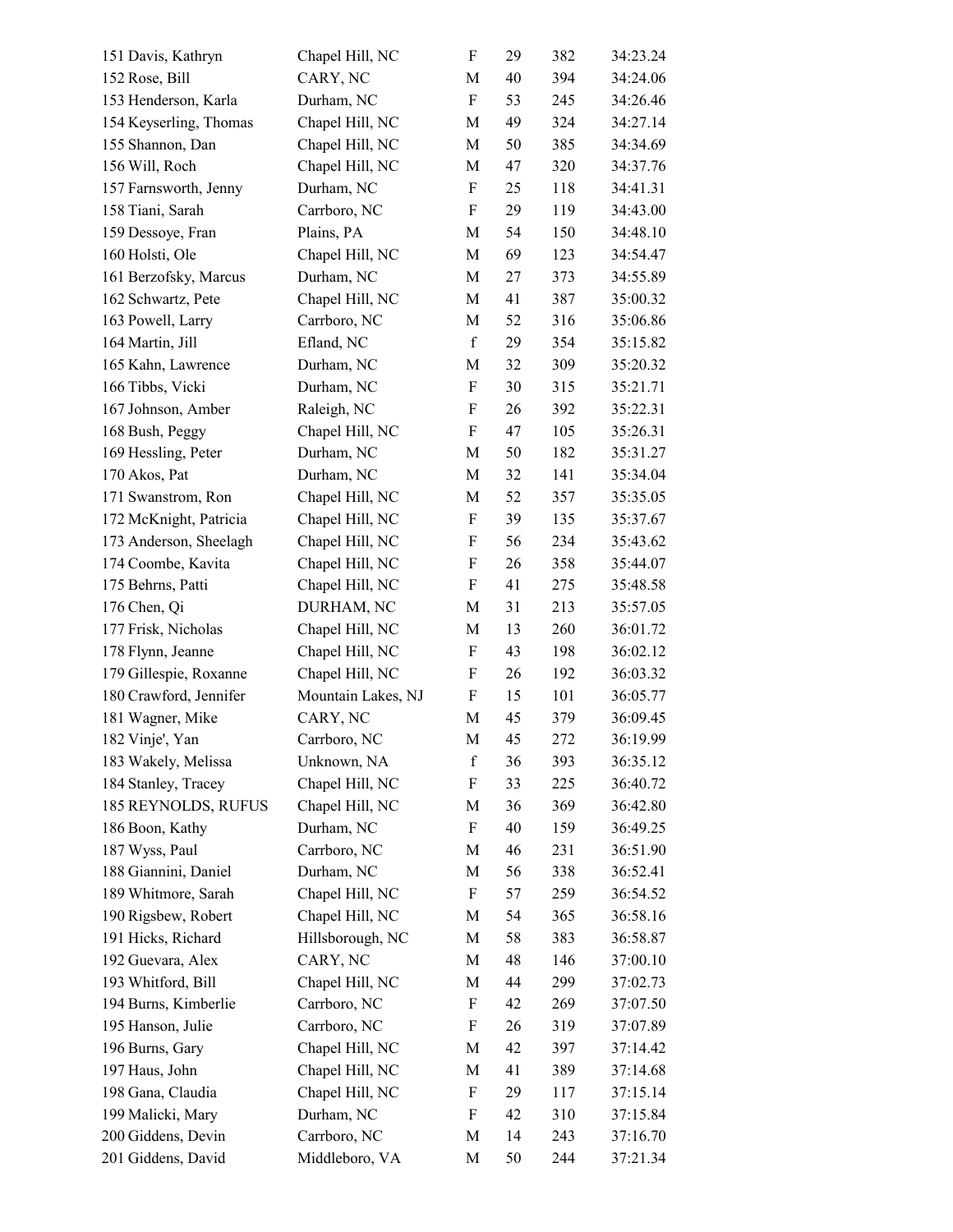| 202 Dionne, Robert      | Chapel Hill, NC    | M                         | 38 | 181 | 37:24.92 |
|-------------------------|--------------------|---------------------------|----|-----|----------|
| 203 Benkovitz, Jennifer | Chapel Hill, NC    | F                         | 29 | 343 | 37:26.62 |
| 204 McGregor, Steve     | Unknown, NA        | M                         | 25 | 227 | 37:32.44 |
| 205 Gatens, Bailey      | Chapel Hill, NC    | $\boldsymbol{\mathrm{F}}$ | 20 | 104 | 37:35.89 |
| 206 Burns, Jami         | Chapel Hill, NC    | $\boldsymbol{\mathrm{F}}$ | 43 | 396 | 37:37.05 |
| 207 Haus, Lisa          | Chapel Hill, NC    | F                         | 42 | 390 | 37:46.51 |
| 208 Smith, Laura        | Carrboro, NC       | F                         | 29 | 202 | 37:46.89 |
| 209 Phillips, Linda     | Chapel Hill, NC    | F                         | 48 | 187 | 37:52.12 |
| 210 Phillips, J.C.      | Chapel Hill, NC    | M                         | 49 | 186 | 37:54.75 |
| 211 Whitford, Rachael   | Chapel Hill, NC    | F                         | 18 | 298 | 37:55.98 |
| 212 Crawford, Larry     | Mountain Lakes, NJ | M                         | 55 | 103 | 38:05.54 |
| 213 Mulhern, Anne       | Mebane, NC         | $\boldsymbol{\mathrm{F}}$ | 51 | 142 | 38:08.72 |
| 214 Stamer, Bill        | Hillsborough, NC   | m                         | 51 | 307 | 38:14.64 |
| 215 Landen, Jane        | Mebane, NC         | $\boldsymbol{\mathrm{F}}$ | 56 | 206 | 38:15.34 |
| 216 Dickson, Polly      | Chapel Hill, NC    | F                         | 43 | 376 | 38:21.68 |
| 217 O'Neil, Dennis      | Durham, NC         | M                         | 31 | 211 | 38:36.10 |
| 218 Hutchinson, Kevin   | Durham, NC         | M                         | 28 | 160 | 38:39.71 |
| 219 Braithwaite, Elena  | Morrisville, NC    | F                         | 29 | 204 | 38:40.07 |
| 220 Horton, Julie       | Chapel Hill, NC    | F                         | 47 | 161 | 38:40.95 |
| 221 Wagner, Melissa     | CARY, NC           | $\boldsymbol{\mathrm{F}}$ | 13 | 380 | 38:41.60 |
| 222 Wolf, Susan         | Carrboro, NC       | F                         | 33 | 130 | 38:59.20 |
| 223 Paraschiv, Irina    | Chapel Hill, NC    | F                         | 48 | 112 | 39:01.85 |
| 224 Kalisak, Darin      | Chapel Hill, NC    | M                         | 34 | 352 | 39:11.04 |
| 225 Vesilind, Lauren    | Carrboro, NC       | F                         | 32 | 270 | 39:33.26 |
| 226 Gong, Debra         | Carrboro, NC       | $\boldsymbol{\mathrm{F}}$ | 31 | 378 | 39:36.62 |
| 227 Gall, Barb          | Chapel Hill, NC    | $\boldsymbol{\mathrm{F}}$ | 48 | 361 | 39:43.70 |
| 228 Walker, Chris       | Burlington, NC     | M                         | 30 | 248 | 39:44.75 |
| 229 Riley, Jodi         | Hillsborough, NC   | $\boldsymbol{\mathrm{F}}$ | 36 | 226 | 39:45.12 |
| 230 Geary, Ronald       | Chapel Hill, NC    | M                         | 51 | 367 | 39:45.56 |
| 231 Dillon, Shelley     | Carrboro, NC       | F                         | 43 | 262 | 39:56.35 |
| 232 Hall, Calvin        | Chapel Hill, NC    | M                         | 38 | 180 | 39:58.58 |
| 233 Chien, China        | Raleigh, NC        | F                         | 27 | 157 | 40:01.51 |
| 234 Melcher, Kate       | Chapel Hill, NC    | F                         | 30 | 359 | 40:03.29 |
| 235 O'Malley, Nadine    | Chapel Hill, NC    | $\boldsymbol{\mathrm{F}}$ | 46 | 107 | 40:03.63 |
| 236 King, Mitchell      | Chapel Hill, NC    | M                         | 45 | 109 | 40:09.86 |
| 237 Potter, Karen       | Durham, NC         | F                         | 34 | 143 | 40:15.17 |
| 238 Krall, George       | Chapel Hill, NC    | M                         | 38 | 177 | 40:18.38 |
| 239 Lopomo, Giuseppe    | DURHAM, NC         | M                         | 41 | 208 | 40:27.56 |
| 240 Kowalsky, Sharon    | Carrboro, NC       | F                         | 30 | 257 | 40:27.92 |
| 241 Massey, Cade        | DURHAM, NC         | M                         | 35 | 207 | 40:28.42 |
| 242 Piracci, Kim        | Chapel Hill, NC    | F                         | 45 | 329 | 40:31.17 |
| 243 Longley, Patrick    | Albuquerque, NM    | M                         | 11 | 384 | 40:33.32 |
| 244 Barry, Robin        | Carrboro, NC       | F                         | 39 | 215 | 40:33.75 |
| 245 Michaels, Sarah     | Durham, NC         | F                         | 35 | 220 | 40:43.99 |
| 246 Michaels, Scott     | Durham, NC         | M                         | 35 | 221 | 40:44.90 |
| 247 Brunner, Allan      | Cary, NC           | M                         | 40 | 370 | 40:48.70 |
| 248 Will, Anna          | Chapel Hill, NC    | F                         | 14 | 322 | 40:58.69 |
| 249 Muller, Dayna       | Carrboro, NC       | F                         | 33 | 196 | 40:58.98 |
| 250 Longley, Susan      | Albuquerque, NM    | F                         | 46 | 386 | 41:11.98 |
| 251 Moore, Kelly        | Belle Meadow, NJ   | F                         | 27 | 201 | 41:24.17 |
| 252 Rogers, Dwight      | Carrboro, NC       | M                         | 55 | 264 | 41:27.26 |
|                         |                    |                           |    |     |          |